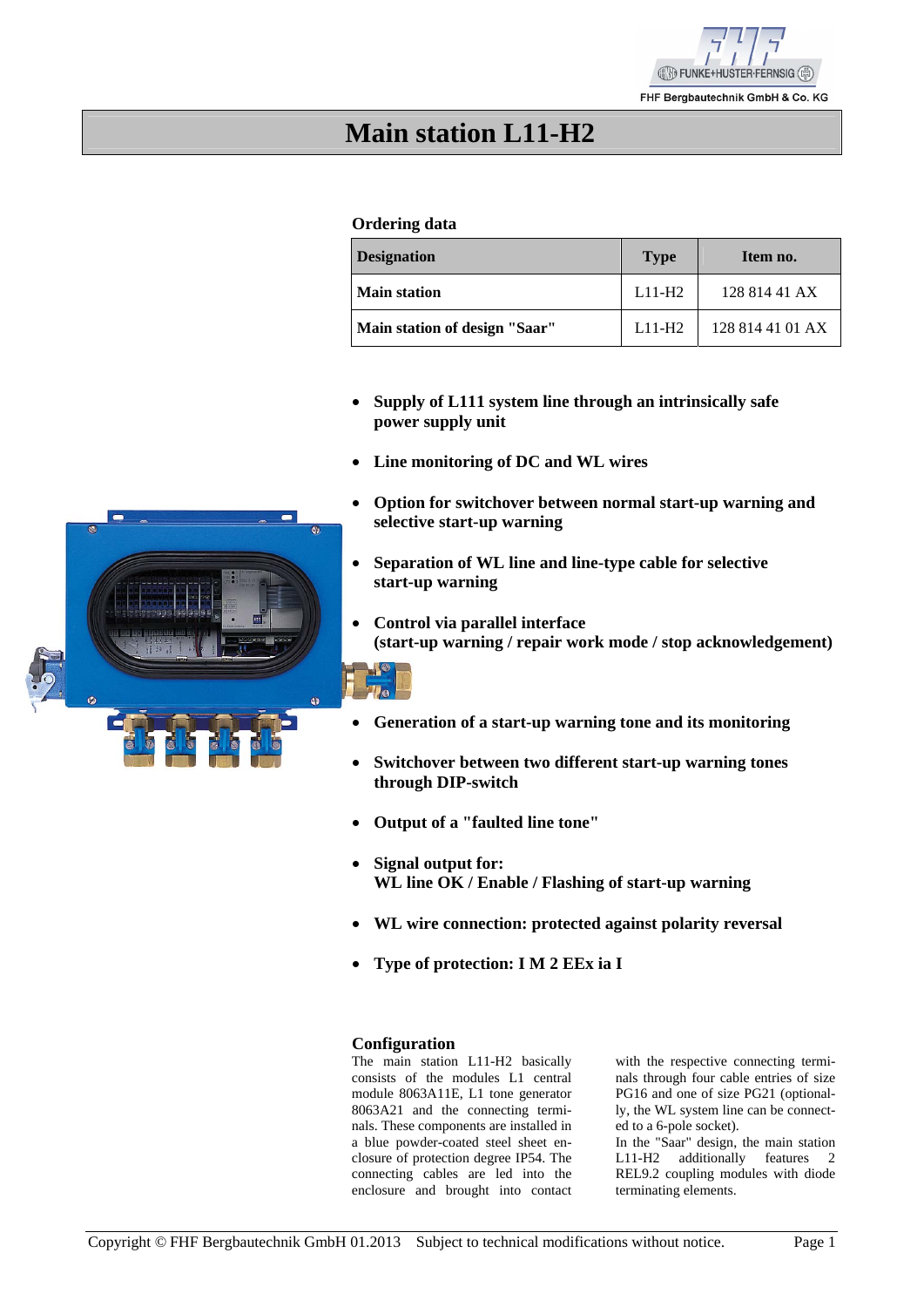### **Functional Description**

The main station L11-H2 is the starting point of the L111 system line and supplies all devices of the intercom system or the first power supply section connected to the system line with current from the external 12V power supply unit.

The internal electronics modules of the L11-H2 main station also are supplied by the external power supply unit.

To ensure proper functioning of the system, a voltage of  $\geq 8$  V DC must always be applied to the end of the WL line. If the applied voltage is below 6 V DC, the output "WL line OK" of the L11-H2 will be switched off.

The L11-H2 modules (L1 central module 8063A11E and L1-tone generator 8063A21) generate the start-up warning tone (emergency service siren tone or howling tone, adjustable via switch S1), stop acknowledgement tone and faulted line tone. The L1 central module 8063A11E monitors the two LF wires in the system line (WL1 and WL2) and indicates the corresponding state via the output "WL line OK" which is separated by an optocoupler. If a fault is detected on the LF lines of the L111 system line, the "faulted line tone" will be emitted for a pre-set period of time and then switched off (depending on the version of the operating program), to prevent the rechargeable batteries of the speaking stations from unnecessary strain.

The L1 central module 8063A11E also monitors the start-up warning during normal operation and repair work mode (see below). If the request "startup warning" is set via the corresponding output, regardless of repair work mode also being active or not, the central module will first check if a fault on the LF lines occurred. If so, the request will be ignored and the faulted line tone will be emitted instead.

If the supply line features an open circuit, the main station L11-H2 also emits the faulted line tone.

Additionally, the L1 central module 8063A11E coordinates the LF connection with the external WL line (linetype cable). Depending on the switching position of S3, emission of a selective start-up warning is possible. This ensures that the start-up warning tone will not be injected into the external WL line (line-type cable). In case of selective warnings, the operator can inject the start-up warning tone at the volume pre-set by him into the external WL line (line-type cable) by means

of slide switch "EXT.WL" and internal potentiometer P4 (e.g. for check purposes in a control room on the surface).

To control the L11-H2 functions (startup warning / repair work mode / stop acknowledgement), the L1-central module 8063-A11E features three inputs for the connection of potentialfree contacts functioning as diode terminating elements (see block diagram):

- Start-up warning Terminal  $7/8$  LED "ANL"
- Repair work mode Terminal 9 / 10 LED "REP"
- Stop acknowledgement Terminal 11 / 12 LED "STQ"

If one of the above mentioned inputs is activated via an intrinsically safe contact with diode terminating element function (contact is closed), the corresponding LED at the L1-central module is on and remains activated as long as the corresponding input signal is active.

The output of L11-H2 status information to external devices and/or systems is ensured by three potentialfree optocoupler outputs (with diode terminating element function), to which intrinsically safe circuits may be connected (see block diagram):

- Flashing of start-up warning Terminal  $1/2$  LED "ANL"
- **Enable**
- Terminal 3/4 LED "FRG"  $W$ Lline OK Terminal  $5/6$  LED "LTG"

If one of the above mentioned outputs is activated, the corresponding LED at the L1 tone generator module is on. If deactivated, the outputs are high impedance, if deactivated, they are low

impedance. In the "Saar" design, relay modules are connected in series to the optocoupler outputs "enable" (terminals  $3/4$ ) and "WL line OK" (terminals 5 / 6). By means of an appropriate connection with diode terminating elements, thus a potential-free changeover switch with double diode characteristics can be generated.

In the following, the L11-H2 functions start-up warning, repair work mode and stop acknowledgement are described in detail:

#### \* **Start-up warning:**

(normal operation, no repair work mode):

(for the corresponding periods for early warning etc. as stored in the operation program, refer to the operating program versions which are listed separately)

#### \*\* Activation:

The control sends the request "start-up warning" to the main station L11-H2, by closing one of the intrinsically safe contacts with diode terminating element function which is connected to terminals 7 / 8 of the L11-H2.

\*\* Action of the L11-H2:

The main station L11-H2 verifies whether the intercom wire pair in the system line operates without fault. If no line fault is detected, the start-up warning tone generator is activated (2 tones possible, setting by means of a DIP switch / see below), the start-up warning tone is emitted and monitored for its adequate volume.

After the programmed early warning period  $(5 s)$  has ended, the intrinsically safe potential-free optocoupler output "enable"(terminals 3 / 4) is activated, while the start-up warning tone will still be emitted for a pre-set post warning period and then be shut off.

The output "enable" remains activated as long as the request for the emission of the "start-up warning" is enabled and no line fault is detected.

During the start-up warning (early warning period + post warning period) the signal "flashing of start-up warning" is available at terminals  $\overline{1}$  / 2 of the L1 tone generator. This signal can be used to simultaneously indicate the start-up warning optically, with the output being activated at a pulse duty factor of  $0.5$  s :  $0.5$  s (the corresponding LED "ANL" of the L1 tone generator will flash at the pulse rate of the activation).

If the control cancels the request "startup warning" directly after receipt of the signal "enable", the start-up warning will immediately be stopped and the signal "enable" be cancelled, too (the corresponding LEDs go off).

In two cases the signal "enable" is not be activated:

- 1. a line fault is detected
- 2. the start-up warning tone at the L1 central module output does not reach the necessary minimum volume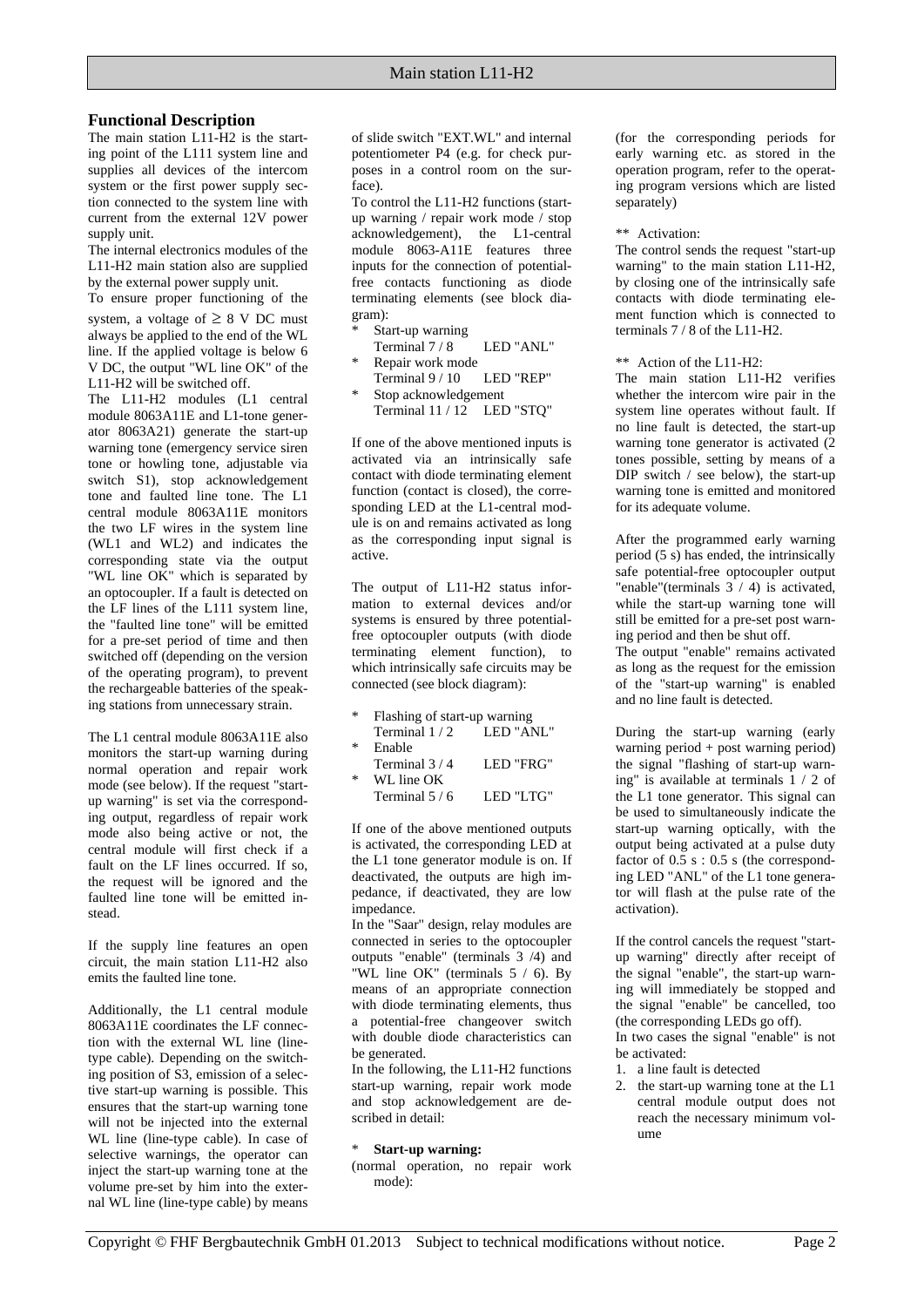#### \* **Sectional start-up warning**

(selective start-up warning): (for the corresponding periods for early warning etc. as stored in the operation program, refer to the operating program versions which are listed separately)

#### \*\* Precondition:

Set DIP switch S3 of L1 tone generator 8063-A21 of L11-H2 (main station) to the position "sectional start-up warning"  $(S3 = OFF)$ .

#### \*\* Activation:

The control sends the request "start-up warning" to the main station L11-H2, by closing one of the intrinsically safe contacts with diode terminating element function which is connected to terminals 7 / 8 of the L11-H2.

#### \*\* Action of the L11-H2:

The main station L11-H2 verifies whether the intercom wire pair in the system line operates without fault. If no line fault is detected, the start-up warning tone generator is activated (2 tones possible, setting by means of a DIP switch  $/$  see below), the start-up warning tone is emitted and monitored for its adequate volume.

#### Attention:

The start-up warning tone will only be emitted via the WL line of this WL system. The start-up warning tone will not be emitted via the external WL line (connecting cable to other WL systems, in short "line type cable"). The "faulted line tone" or the "stop acknowledgement tone" also will only be emitted via the WL wires of the corresponding L111 system line and will not be injected into the external WL line.

After the programmed early warning period (5 s) has ended, the intrinsically safe potential-free optocoupler output "enable" (terminals  $3 / 4$ ) is activated, while the start-up warning tone will still be emitted for a pre-set post warning period and then shut off.

The output "enable" remains activated as long as the request for the emission of the "start-up warning" is enabled and no line fault is detected.

During the start-up warning (early warning period + post warning period) the signal "flashing of start-up warning" is available at terminals 1 / 2 of the L1 tone generator.

If the control cancels the request "startup warning" directly after receipt of the signal "enable", the start-up warning will immediately be stopped and the signal "enable" be cancelled, too (the corresponding LEDs go off).

#### Note:

The function "sectional start-up warning" is used, where a sectional warning is necessary, e.g. on a large conveyor system, consisting of several individual conveyors. During the start-up of an individual conveyor, the start-up warning will only be emitted in the section of this specific conveyor; the other conveyor sections will not be concerned.

This function is realised by separating the external line-type cable from the WL line of the L111 system line by a relay contact for the duration of signalling the tones "start-up warning", "faulted line", and "stop acknowledgement".

A "non-reacting amplifier" within the L1 tone generator of the L11-H2 enables voice and signals of the external line-type cable to reach the WL line of the L111 system line even during a "sectional start-up warning"; a transmission in reverse direction, however, is not possible.

#### \* **Repair work mode:**

(for the corresponding periods for early warning etc. as stored in the operation program, refer to the operating program versions which are listed separately)

#### \*\* Activation:

First, the control sends the information "repair work mode" to the main station L11-H2, by closing one of the intrinsically safe contacts with diode terminating element function which is connected to terminals 9 / 10 of the L11-H2. Then the control sends the request "start-up warning" to the main station L11-H2, by closing an intrinsically safe contact with diode terminating element function which is connected to terminals 7 / 8 of the L11-H2.

#### \*\* Action of the L11-H2:

The main station L11-H2 verifies whether the intercom wire pair in the system line operates without fault. If no line fault is detected, the start-up warning tone generator is activated, the start-up warning tone is emitted and monitored for its adequate volume. After the programmed early warning period, the intrinsically safe, potentialfree optocoupler output "enable" will be activated (terminals  $3 / 4$ ). The start-up warning tone will be emitted as long as the request "start-up warning" is valid, without, however, exceeding a maximum start-up warning period. After 12 s (after starting the emission of the start-up warning tone) the volume will be reduced to approx. 1/3 of the original volume.

After the end of the maximum start-up warning period (3 min.) the output "enable" will be deactivated and the emission of the start-up warning tone ends. To emit a further warning (in repair work mode), it is necessary to cancel and restart the request "start-up warning".

#### \* Stop acknowledgement

(for the corresponding periods for the signalling stored in the operating program, refer to the operating program versions which are listed separately)

#### \*\* Activation:

The control sends the request "stop acknowledgement" to the main station L11-H2, by closing one of the intrinsically safe contacts with diode terminating element function which is connected to terminals 11 / 12 of the L11-H2.

#### \*\* Action of the L11-H2:

The main station L11-H2 verifies whether the intercom wire pair in the system line operates without fault. If no line fault is detected, the stop acknowledgement tone (5x50ms, 800Hz impulse at an interval of 50ms, 4.5 s break) is sent to the WL line.

#### Attention:

The control input "stop acknowledgement" as described above can only be used in the standard design version. The "Saar" design does not feature this control input and the corresponding function.

#### \* **Line monitoring:**

#### \*\* Activation:

The monitoring electronics in the L1 central module of the L11-H2 (main station) detects a fault on the system line in the DC wire pair and/or in the WL wire pair, if the DC voltage drops below 6V DC in the conductor loop DC wire <-> WL wires (this may be caused by wire break / short circuit or by low-resistance shunt).

#### \*\* Action of the L11-H2:

The output "WL line OK" of the L1 tone generator of the L11-H2 is deactivated (i.e. it is set into a highimpedance condition) and the corresponding LED "LTG" goes off. The emission of the start-up warning tone is interrupted, the output "enable" is deactivated and the faulted line tone (800 Hz impulse for 0.5 s, 1.5 s break)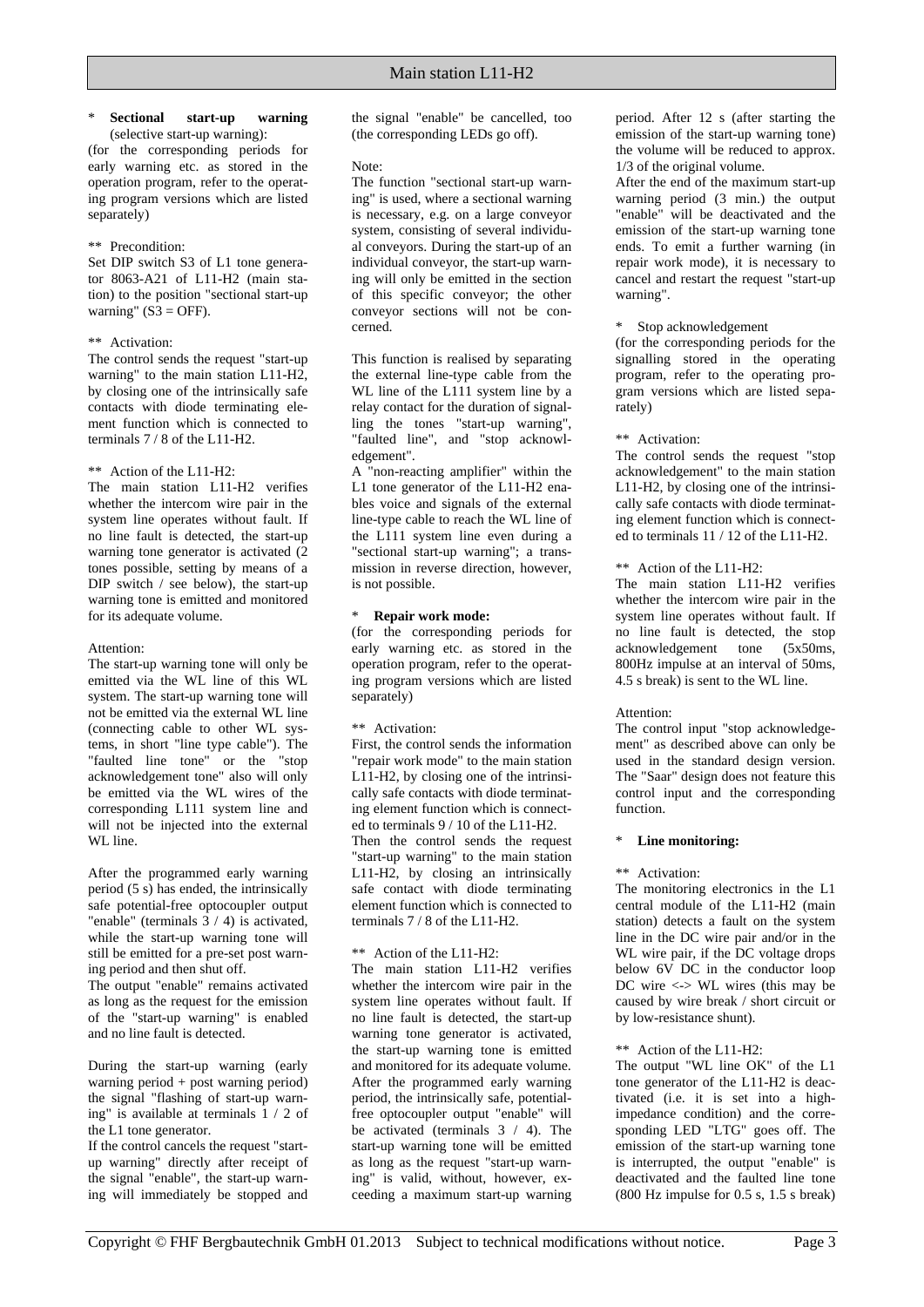is emitted via the WL wires of the L111 system line. Note:

If the detected fault is a break of the WL wire pair, the faulted line tone will only be emitted by the speaking stations (LV30) installed between the L111 main station and the location of the break (this does not apply to a short circuit of the WL wire pair).



### **Dimensional drawing L11-H2**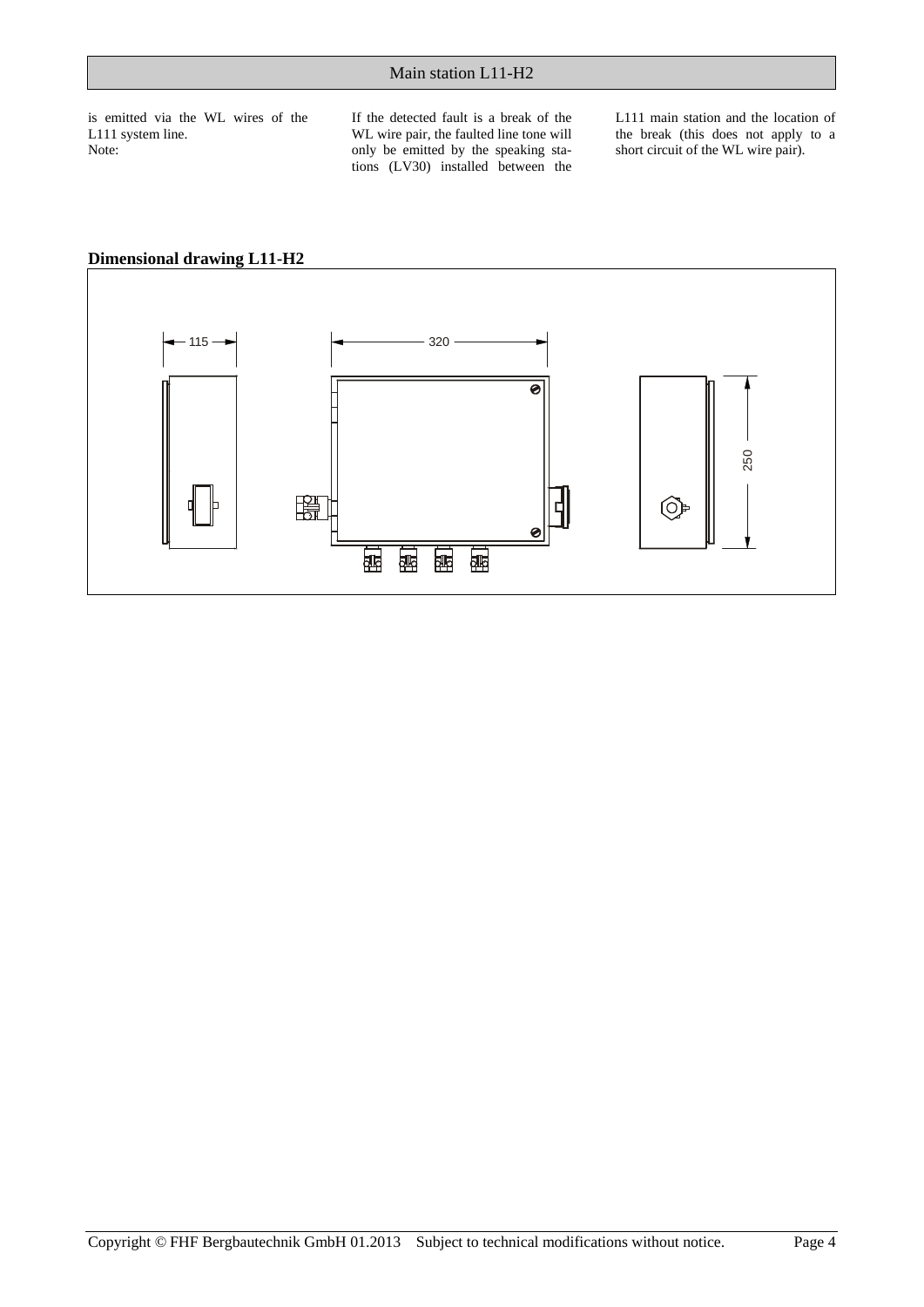### **Block diagram L11-H2**

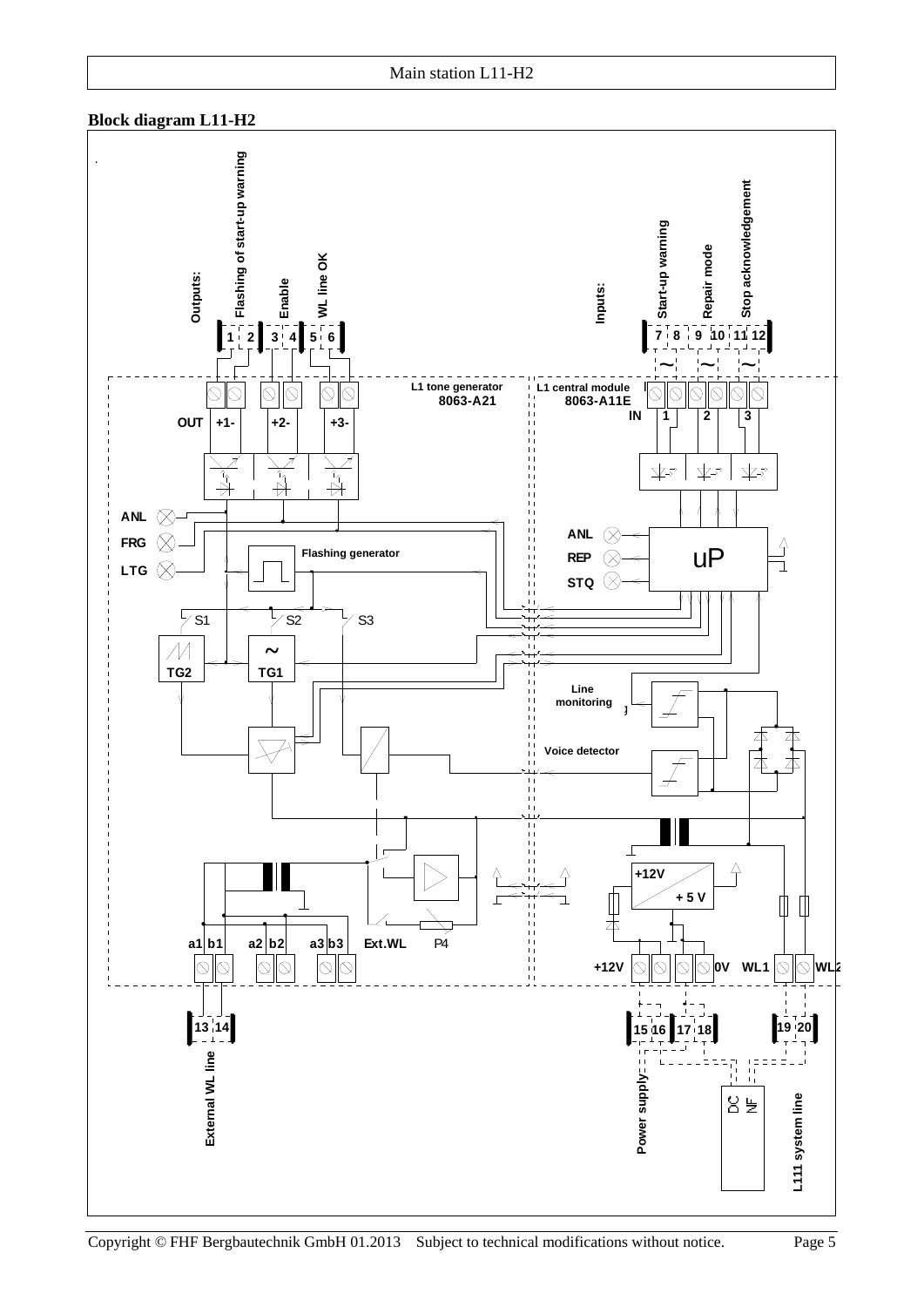### Main station L11-H2

### **Wiring diagram**

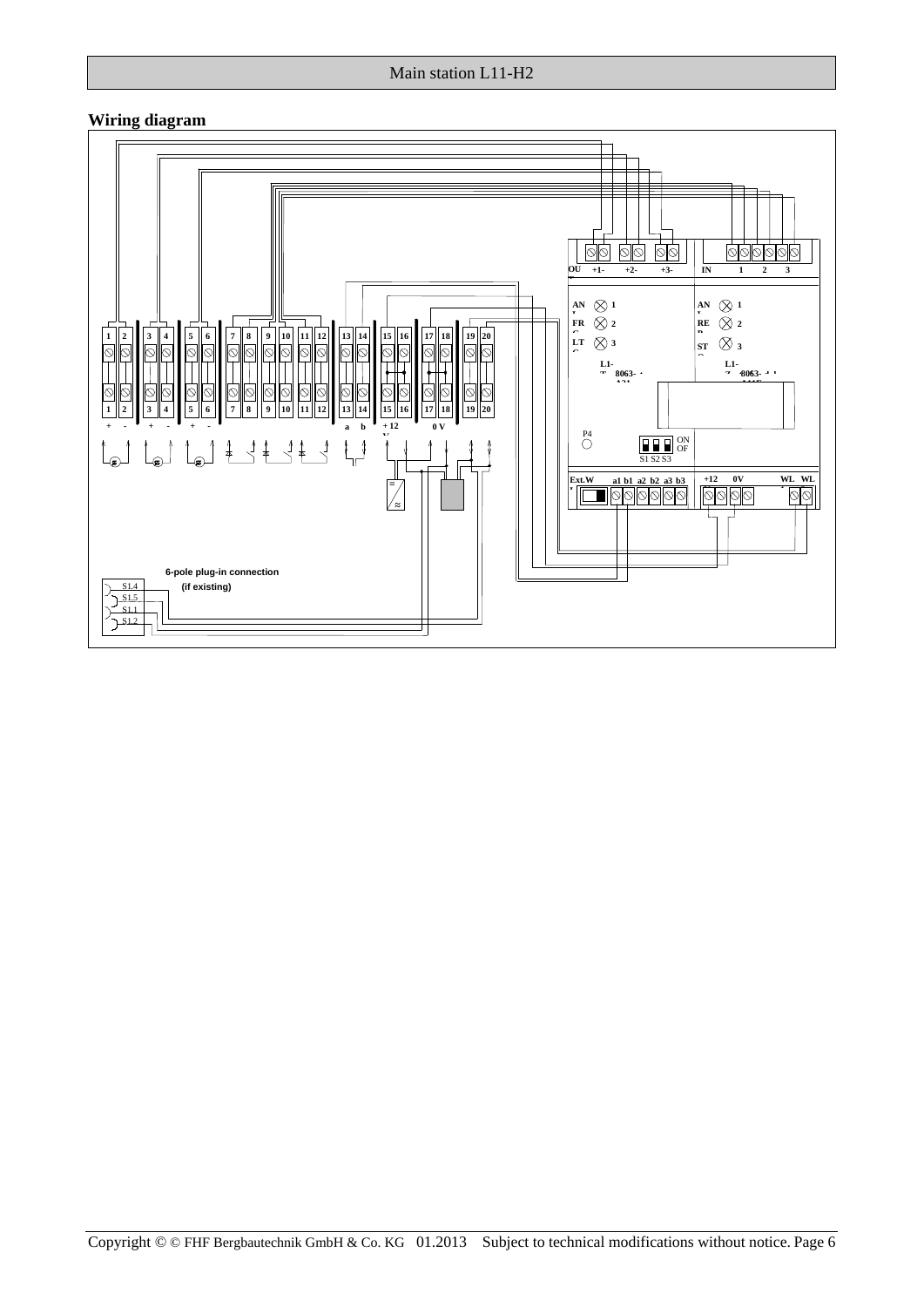

# Copyright © © FHF Bergbautechnik GmbH & Co. KG 01.2013 Subject to technical modifications without notice. Page 7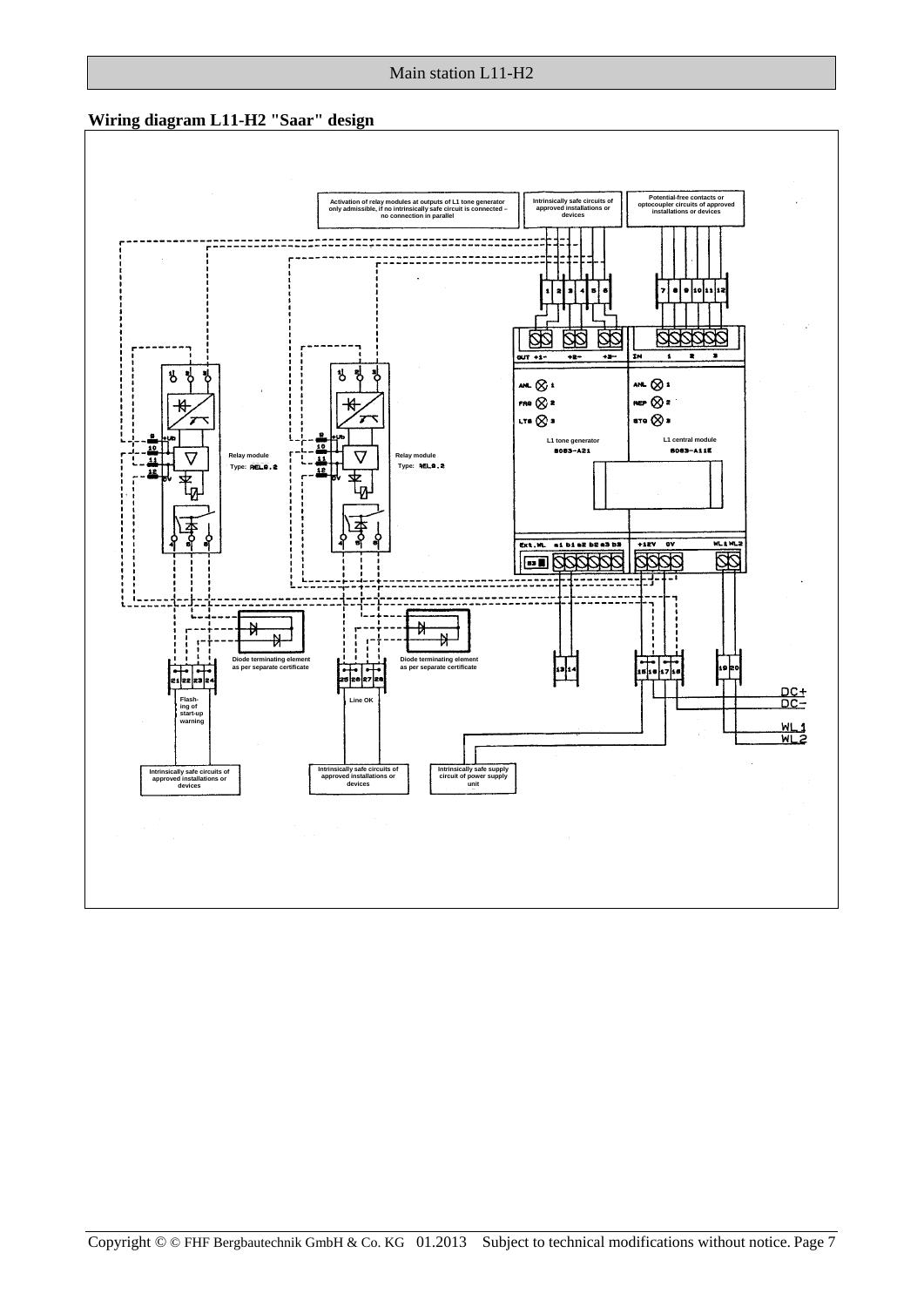# **Technical data L11-H2**

| Type                                                                                                            | $L11-H2$                                                                                                  |
|-----------------------------------------------------------------------------------------------------------------|-----------------------------------------------------------------------------------------------------------|
| <b>Parameters</b>                                                                                               |                                                                                                           |
| Power supply circuit (input): Connecting terminals for the external 12V power supply                            |                                                                                                           |
| Terminal 15:                                                                                                    | $+12$ V <sub>DC</sub> $\pm 10\%$                                                                          |
| Terminal 17:                                                                                                    | $0$ $V_{DC}$                                                                                              |
| Power input:                                                                                                    | max. 45 mA                                                                                                |
| Protection against polarity reversal:                                                                           | protective diode                                                                                          |
|                                                                                                                 |                                                                                                           |
| Supply circuit (output): Connecting terminals for the DC wires of the L111 system line                          |                                                                                                           |
| Terminal 16:                                                                                                    | $+12$ V <sub>DC</sub> $\pm 10\%$                                                                          |
| Terminal 18:                                                                                                    | $0$ V <sub>DC</sub>                                                                                       |
|                                                                                                                 |                                                                                                           |
| Connections for the DC wires of the L111 system line (with Wieland plug connection, if existing)                |                                                                                                           |
| S1.1:                                                                                                           | $+12$ V <sub>DC</sub> $\pm 10\%$                                                                          |
| S1.2:                                                                                                           | $0$ V <sub>DC</sub>                                                                                       |
|                                                                                                                 |                                                                                                           |
|                                                                                                                 |                                                                                                           |
| <b>Supply circuit parameters</b>                                                                                |                                                                                                           |
|                                                                                                                 | (KL15 to KL18 of the main station, or terminals KL5.1/5.2: DC+, KL5.3/5.4: DC- of the L1 central mod-     |
| ule)                                                                                                            |                                                                                                           |
| Voltage U <sub>i</sub>                                                                                          | $13.8V_{DC}$                                                                                              |
| Current $I_0$                                                                                                   | 45mA                                                                                                      |
| Internal capacitance C <sub>i</sub>                                                                             | $\leq 7.5 \mu F$                                                                                          |
| Internal inductance L <sub>i</sub>                                                                              |                                                                                                           |
|                                                                                                                 | $\leq 20\mu H$                                                                                            |
| <b>WL</b> line<br>Connecting terminals for the WL wires of the L111 system line<br>Terminal 19:<br>Terminal 20: | WL1<br>WL <sub>2</sub>                                                                                    |
| Connecting terminals for the WL wires of the L111 system line                                                   |                                                                                                           |
| (incl. 6-pole plug connection, if existing)                                                                     |                                                                                                           |
| S1.4:                                                                                                           | WL1                                                                                                       |
| S1.5:                                                                                                           | WL2                                                                                                       |
|                                                                                                                 |                                                                                                           |
| Transmission level on the WL line:                                                                              | - 6dBm at 600 Ohm                                                                                         |
| Note:                                                                                                           |                                                                                                           |
|                                                                                                                 | This connection configuration offers polarity reversal protection. For the connection of the WL wires, an |
| interchange of terminal 19 with terminal 20 or of connection S1.4 with connection S1.5 is permitted.            |                                                                                                           |
|                                                                                                                 |                                                                                                           |
| <b>Audio frequency circuit parameters</b>                                                                       |                                                                                                           |
| (terminals Kl6.1: WL1(-), KL6.2: WL2 (+) of the L1 central m odule                                              |                                                                                                           |
| Voltage $U_0$                                                                                                   | $6V_{DC}$                                                                                                 |
| Signal voltage U <sub>o</sub>                                                                                   | $800mV_{AC}$                                                                                              |
| Current $I_0$                                                                                                   | $0.6mA_{DC}$                                                                                              |
| Signal current $I_0$                                                                                            | 1.1mA <sub>AC</sub>                                                                                       |
| Internal capacitance C <sub>i</sub>                                                                             | $\leq 2.2 \mu F$                                                                                          |
| Internal inductance L <sub>i</sub>                                                                              | $\leq 900$ mH                                                                                             |
|                                                                                                                 |                                                                                                           |
|                                                                                                                 |                                                                                                           |
| <b>External WL line</b><br>Connecting terminals for the external WL line (line cable)                           |                                                                                                           |
| Terminal 13:                                                                                                    | a1                                                                                                        |
| Terminal 14:                                                                                                    | b1                                                                                                        |
|                                                                                                                 |                                                                                                           |
| Transmission level on the external WL line:                                                                     | - 6dBm at 600 Ohm (transformer decoupling)                                                                |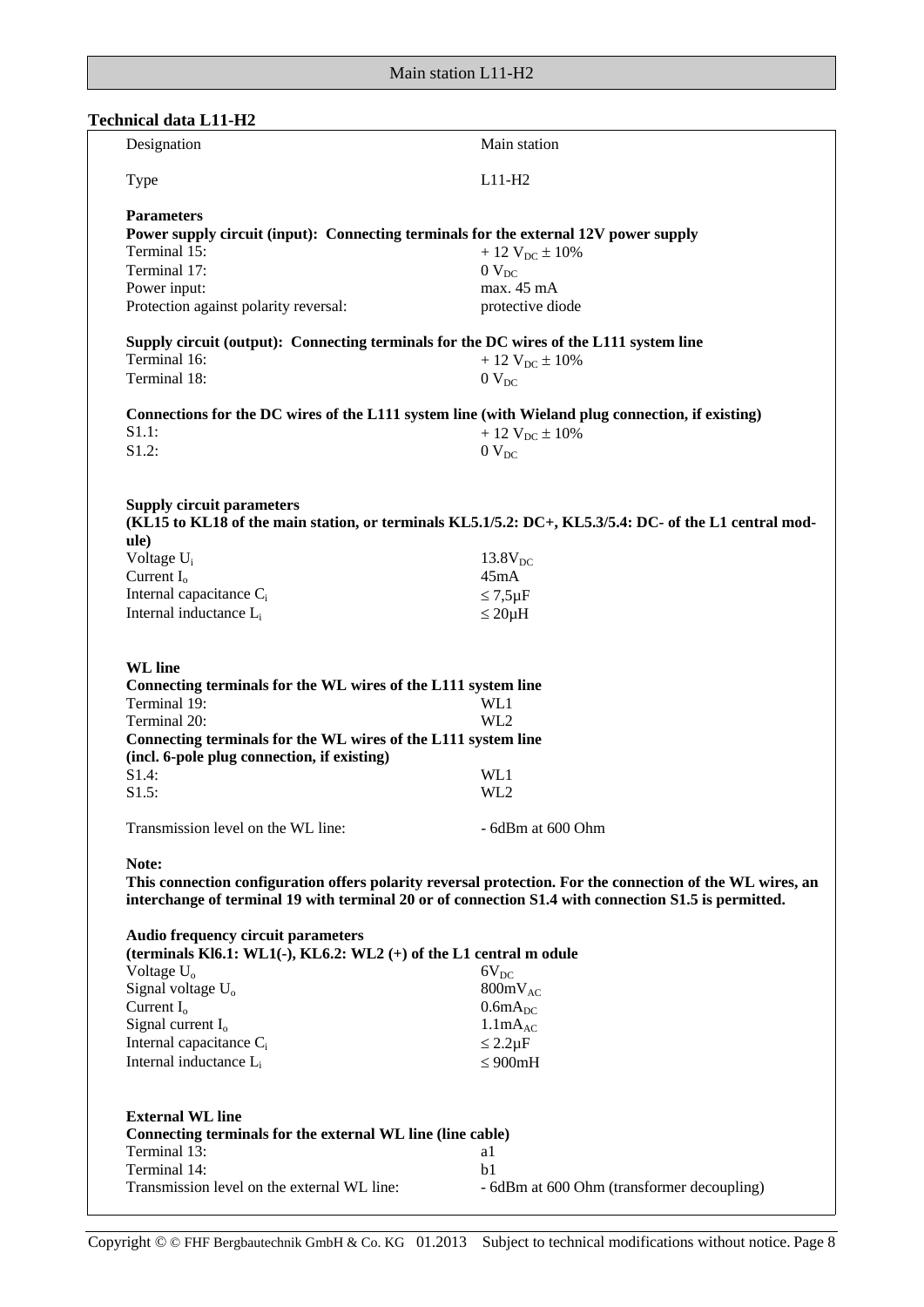# **Technical data L11-H2 (continued)**

| <b>Audio frequency circuit parameters</b><br>(terminals 19/20 of main station, terminals "ext. WL" of L1 tone generator                                                                                                                        |                                                                                                                  |
|------------------------------------------------------------------------------------------------------------------------------------------------------------------------------------------------------------------------------------------------|------------------------------------------------------------------------------------------------------------------|
|                                                                                                                                                                                                                                                |                                                                                                                  |
| or main station 13/14)                                                                                                                                                                                                                         |                                                                                                                  |
| Signal voltage U <sub>o</sub>                                                                                                                                                                                                                  | $800mV_{AC}$                                                                                                     |
| Signal current I <sub>o</sub>                                                                                                                                                                                                                  | 1.1mA <sub>AC</sub>                                                                                              |
| Internal capacitance $C_i$                                                                                                                                                                                                                     | $\leq 10 \mu F$                                                                                                  |
| Internal inductance L <sub>i</sub>                                                                                                                                                                                                             | $\leq 900$ mH                                                                                                    |
| <b>Input circuits</b>                                                                                                                                                                                                                          |                                                                                                                  |
|                                                                                                                                                                                                                                                | These inputs feature a line protection according to the half-wave method (frequency approx. 180 Hz), range for   |
| 0.8 mm PE connecting cable: approx. 3 km                                                                                                                                                                                                       |                                                                                                                  |
|                                                                                                                                                                                                                                                | In the control, potential-free contacts with diode terminating element function must be made available (max. re- |
| sidual voltage $< 1.1 V$ ).                                                                                                                                                                                                                    |                                                                                                                  |
| Terminal 7/8:                                                                                                                                                                                                                                  | "Start-up warning"<br>Control input                                                                              |
| Terminal 9/10:                                                                                                                                                                                                                                 | "Repair mode"<br>Control input                                                                                   |
| Terminal 11/12:                                                                                                                                                                                                                                | "Stop acknowledgement" Control input                                                                             |
| Parameters of the signal circuits                                                                                                                                                                                                              |                                                                                                                  |
| for the connection to potential-free contacts of approved intrinsically safe systems                                                                                                                                                           |                                                                                                                  |
| (terminals KL $7.1/7.2$ , $7.3/7.4$ , $7.5/7.6$ of L1 central module or main station terminals $7-12$ )                                                                                                                                        |                                                                                                                  |
| Voltage $U_0$                                                                                                                                                                                                                                  | $12V_{SS}$                                                                                                       |
| Voltage U <sub>n</sub>                                                                                                                                                                                                                         | $6.5V_{SS}$                                                                                                      |
| Current $I_0$                                                                                                                                                                                                                                  | 10mA                                                                                                             |
| Internal capacitance C <sub>i</sub>                                                                                                                                                                                                            | negligible                                                                                                       |
| Internal inductance L <sub>i</sub>                                                                                                                                                                                                             | negligible                                                                                                       |
| <b>Output circuits:</b><br>The output circuits are separated from each other and from the system by means of optocouplers<br>Diode terminating element function installed.<br><b>Contact data:</b><br>Switching capacity:<br>Residual voltage: | 28 V / 50 mA<br>< 1.1 V                                                                                          |
|                                                                                                                                                                                                                                                |                                                                                                                  |
| Terminal 1/2:                                                                                                                                                                                                                                  | "Flashing of start-up warning"                                                                                   |
| Terminal 3/4:<br>Terminal 5/6:                                                                                                                                                                                                                 | "Enable"<br>"WL line OK"                                                                                         |
|                                                                                                                                                                                                                                                |                                                                                                                  |
| Parameters of the optocoupler output circuits<br>Terminals OUT 1/2/3 of the L1 tone generator or main station terminals 1/2, 3/4, 5/6                                                                                                          |                                                                                                                  |
| Voltage $U_i$                                                                                                                                                                                                                                  | $30V_{DC}$                                                                                                       |
| Current $I_i$                                                                                                                                                                                                                                  | 200mA                                                                                                            |
| Switching capacity $P_i$                                                                                                                                                                                                                       | 330mW                                                                                                            |
| Internal capacitance C <sub>i</sub>                                                                                                                                                                                                            | negligible                                                                                                       |
| Internal inductance L <sub>i</sub>                                                                                                                                                                                                             | negligible                                                                                                       |
| tor.                                                                                                                                                                                                                                           | The output circuits are isolated from each other and from the other electric circuits of the L1 tone genera-     |
| The "Saar" model provides relay changeover contacts with double diode function for the output signals<br>"enable" and "WL line OK":                                                                                                            |                                                                                                                  |
| Terminal 21/24:                                                                                                                                                                                                                                | "Enable"                                                                                                         |
| Terminal 25/28:                                                                                                                                                                                                                                | "WL line OK"                                                                                                     |
|                                                                                                                                                                                                                                                | Parameters of the potential-free relay contact circuits, terminals 4-6 of the coupling modules or main sta-      |
| tion terminals 21/22/23/24, 25/26/27/28                                                                                                                                                                                                        |                                                                                                                  |
| Voltage U <sub>i</sub>                                                                                                                                                                                                                         | $28V_{DC}$                                                                                                       |
| Current $I_i$                                                                                                                                                                                                                                  | 200mA                                                                                                            |
| Switching capacity P <sub>i</sub>                                                                                                                                                                                                              | 3 W                                                                                                              |
| Internal capacitance $C_i$                                                                                                                                                                                                                     | negligible                                                                                                       |
| Internal inductance L <sub>i</sub>                                                                                                                                                                                                             | negligible                                                                                                       |

Copyright © © FHF Bergbautechnik GmbH & Co. KG 01.2013 Subject to technical modifications without notice. Page 9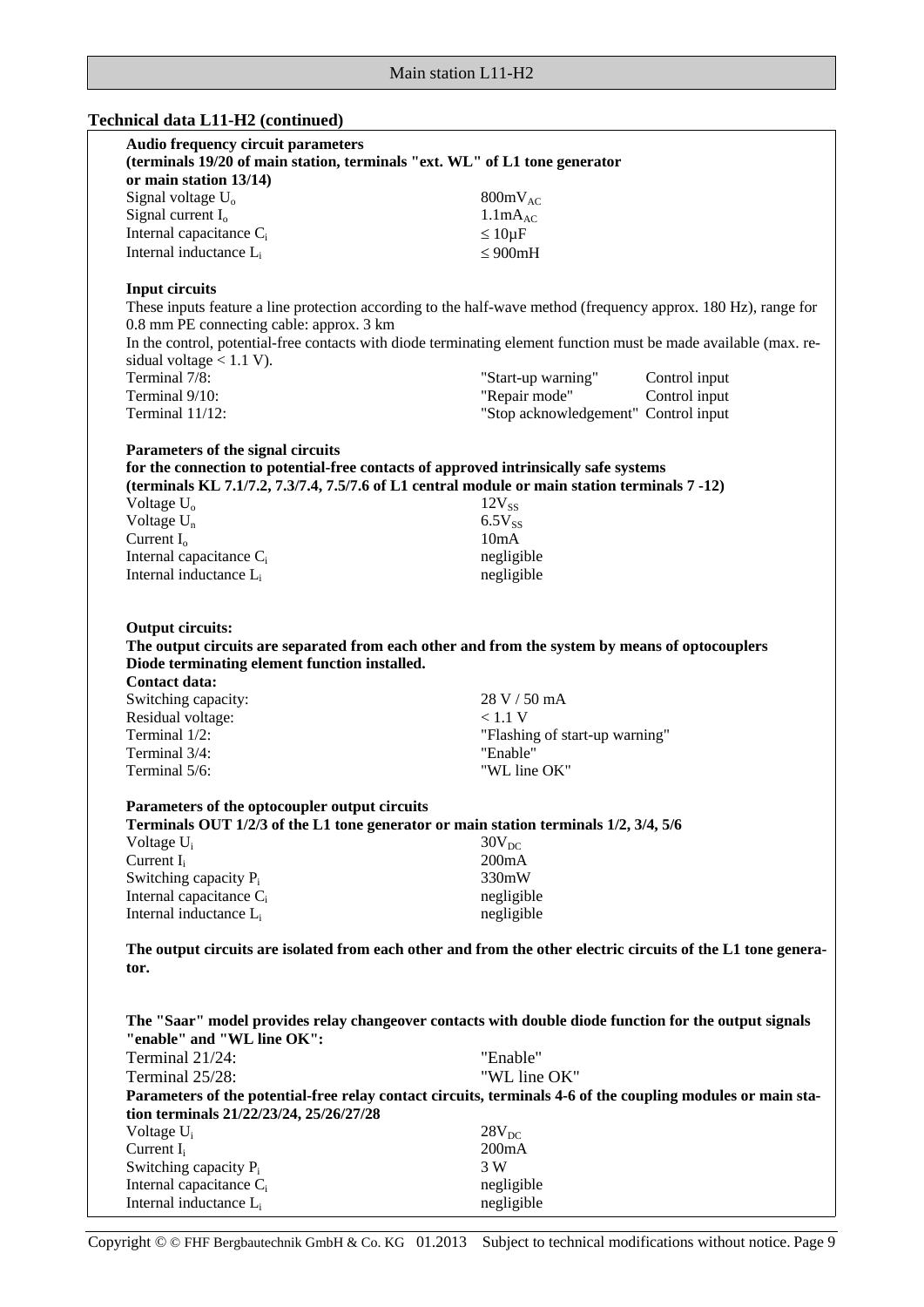# **Technical data L11-H2 (continued)**

| Parameters of the potential-free optocoupler input circuits<br>Terminals 2 -3 of the coupling modules |                                                                                                                    |
|-------------------------------------------------------------------------------------------------------|--------------------------------------------------------------------------------------------------------------------|
| Voltage U <sub>i</sub>                                                                                | 13.5 $V_{DC}$                                                                                                      |
| Internal capacitance C <sub>i</sub>                                                                   | negligible                                                                                                         |
| Internal inductance L <sub>i</sub>                                                                    | negligible                                                                                                         |
|                                                                                                       |                                                                                                                    |
| <b>Visual indicators:</b><br>L1 central module 8063-A11E:                                             |                                                                                                                    |
| LED 1:                                                                                                | "ANL" "Start-up warning"                                                                                           |
| LED 2:                                                                                                | "REP" "Repair work mode"                                                                                           |
| LED 3:                                                                                                | "STQ" "Stop acknowledgement"                                                                                       |
| related input (contact = closed).                                                                     | The LEDs are on, as long as the intrinsically safe contact with diode terminating element function activates the   |
| L1 tone generator 8063-A21:                                                                           |                                                                                                                    |
| LED 1:                                                                                                | "ANL" "Flashing of start-up warning"                                                                               |
| LED $2$ :                                                                                             | "FRG" "Enable"                                                                                                     |
| LED 3:                                                                                                | "LTG" "WL line OK"                                                                                                 |
| high impedance, if deactivated, they are low impedance.                                               | If one of the related outputs is activated, the corresponding LED will also go on. If deactivated, the outputs are |
|                                                                                                       |                                                                                                                    |
| Model "Saar":                                                                                         |                                                                                                                    |
| L1 central module "Saar":                                                                             | The module in the "Saar" design does not use the                                                                   |
|                                                                                                       | control input "stop acknowledgement". The related                                                                  |
|                                                                                                       | function does not exist (also valid for the stop                                                                   |
|                                                                                                       | acknowledgement tone).                                                                                             |
| L1 tone generator "Saar":                                                                             | The tone generator stage of the L1 tone generator                                                                  |
|                                                                                                       | produces a tone featuring the characteristics of a                                                                 |
|                                                                                                       | piezo sound generator:                                                                                             |
|                                                                                                       | Start-up warning tone<br>$>$ 2700 Hz;                                                                              |
|                                                                                                       | 0.5s duration / 0.5s break                                                                                         |
|                                                                                                       | The L1 tone generator outputs "enable" and "WL                                                                     |
|                                                                                                       | line OK" are each connected to one relay module                                                                    |
|                                                                                                       | of type REL9.2. Additional diode terminating ele-                                                                  |
|                                                                                                       | ments can be connected between the relay outputs<br>and the user connecting terminals "enable" (termi-             |
|                                                                                                       | nals KL21, KL 24) and "WL line OK" (terminals                                                                      |
|                                                                                                       | KL 25 KL 28), to configure a changeover contact                                                                    |
|                                                                                                       | with double diode.                                                                                                 |
| <b>Further technical data:</b>                                                                        |                                                                                                                    |
| Operating mode                                                                                        | Continuous operation                                                                                               |
| Service position                                                                                      | at choice, preferably in vertical position                                                                         |
|                                                                                                       | with cable entries downwards                                                                                       |
| Enclosure                                                                                             | Sheet steel (colour: blue)                                                                                         |
| Enclosure protection degree                                                                           | IP 54                                                                                                              |
| Cable entries:                                                                                        | 4 x PG16                                                                                                           |
|                                                                                                       | 1 x 6-pole plug connection (female)                                                                                |
|                                                                                                       | or $1 \times PG21$                                                                                                 |
| Temperature range                                                                                     |                                                                                                                    |
| -operation                                                                                            | $-20$ to $+40^{\circ}$ C                                                                                           |
| -storage                                                                                              | $-25$ to $+70^{\circ}$ C                                                                                           |
| -Transport                                                                                            | $-25$ to $+70^{\circ}$ C                                                                                           |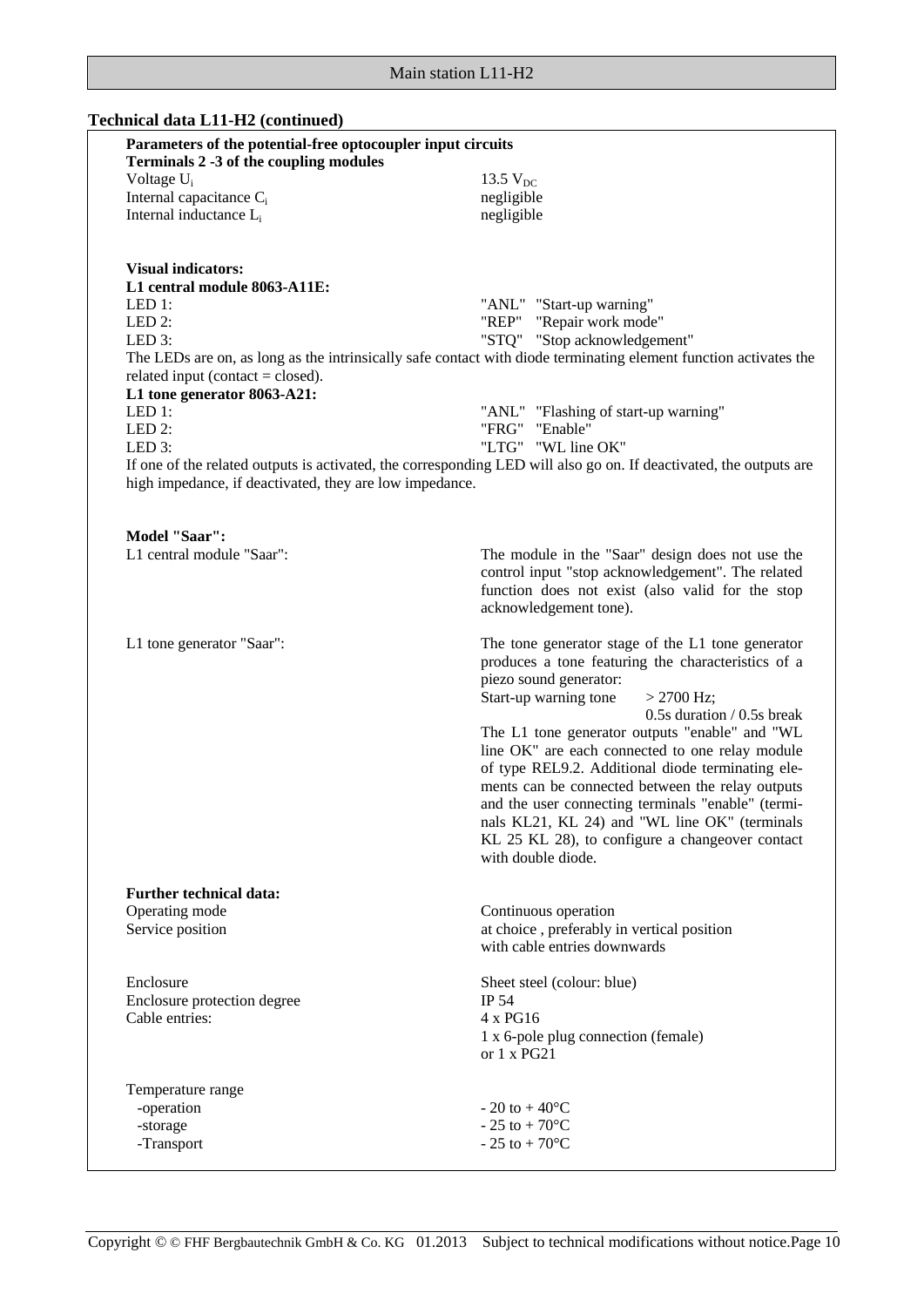# **Technical data L11-H2 (continued)**

| <b>Dimensions</b><br>Weight                                  | see dimensional drawing<br>approx. $6.0 \text{ kg}$ |
|--------------------------------------------------------------|-----------------------------------------------------|
| Test and approval<br>-type of protection<br>-approval number | I M 2 EEx ia I<br>DMT 02 ATEX E 209 X               |
| <b>Marking</b>                                               |                                                     |
| The nameplate is marked as follows:                          |                                                     |
| Company                                                      | FHF Bergbautechnik GmbH                             |
|                                                              | 42551 Velbert                                       |
| <b>Type</b>                                                  | $L11$ H <sub>2</sub>                                |
|                                                              | I M 2 EEx ia I                                      |
|                                                              | CE 0158                                             |
|                                                              | DMT 02 ATEX E 209                                   |
|                                                              | F. No Test(ref./initials, month/year)               |
|                                                              |                                                     |

# **Control and setting elements**

| Jumpers JP1 to JP3:              |                                                                                                                                                                                                                                                                                                      | Selection of the current program version                                |                 |                 |         |
|----------------------------------|------------------------------------------------------------------------------------------------------------------------------------------------------------------------------------------------------------------------------------------------------------------------------------------------------|-------------------------------------------------------------------------|-----------------|-----------------|---------|
|                                  | No.:                                                                                                                                                                                                                                                                                                 | Program version                                                         | JP <sub>1</sub> | JP <sub>2</sub> | JP3     |
|                                  | 1                                                                                                                                                                                                                                                                                                    | V1.12                                                                   | $2 - 1$         | $2 - 1$         | $2 - 1$ |
|                                  | $2*$                                                                                                                                                                                                                                                                                                 | V1.15                                                                   | $3 - 2$         | $2 - 1$         | $2 - 1$ |
|                                  | 3                                                                                                                                                                                                                                                                                                    | V1.17                                                                   | $2 - 1$         | $3 - 2$         | $2 - 1$ |
|                                  | $\overline{4}$                                                                                                                                                                                                                                                                                       | V1.18                                                                   | $3 - 2$         | $3 - 2$         | $2 - 1$ |
|                                  | 5                                                                                                                                                                                                                                                                                                    | V1.13                                                                   | $2 - 1$         | $2 - 1$         | $3 - 2$ |
|                                  |                                                                                                                                                                                                                                                                                                      | $* =$ standard setting, $1 =$ GND, $3 =$ VCC                            |                 |                 |         |
|                                  |                                                                                                                                                                                                                                                                                                      |                                                                         |                 |                 |         |
| L1 tone generator 8063-A21:      |                                                                                                                                                                                                                                                                                                      |                                                                         |                 |                 |         |
| DIP switch $S1 &$ & $S2$ :       |                                                                                                                                                                                                                                                                                                      | Selection of the start-up warning tone                                  |                 |                 |         |
|                                  |                                                                                                                                                                                                                                                                                                      | start-up warning tone                                                   | S <sub>1</sub>  | S <sub>2</sub>  |         |
|                                  |                                                                                                                                                                                                                                                                                                      | howling tone                                                            | <b>ON</b>       | <b>OFF</b>      |         |
|                                  |                                                                                                                                                                                                                                                                                                      | emergency service                                                       | <b>OFF</b>      | <b>ON</b>       |         |
|                                  |                                                                                                                                                                                                                                                                                                      | siren tone                                                              |                 |                 |         |
| DIP switch S3:                   | $S3 = OFF$                                                                                                                                                                                                                                                                                           | "Sectional start-up warning"<br>Sectional start-up warning deactivated. |                 |                 |         |
|                                  | $\Rightarrow$ In this operating mode, start-up warning tone, faulted line tone<br>and stop acknowledgement tone are only audible in the WL sec-<br>tion connected to this L11-H2 but not in the external WL line.                                                                                    |                                                                         |                 |                 |         |
|                                  | $S3 = ON$<br>Sectional start-up warning deactivated.                                                                                                                                                                                                                                                 |                                                                         |                 |                 |         |
| Slide switch "EXT.WL"            | "EXT.WL" = in position EXT.WL and $S3 = OFF$<br>$\Rightarrow$ In this operating mode, the internal potentiometer P4 allows the<br>user to launch start-up warning tone, faulted line tone and stop<br>acknowledgement tone in the external WL line (line-type cable) at<br>the volume pre-set by him |                                                                         |                 |                 |         |
| and potentiometer P4 (internal): |                                                                                                                                                                                                                                                                                                      |                                                                         |                 |                 |         |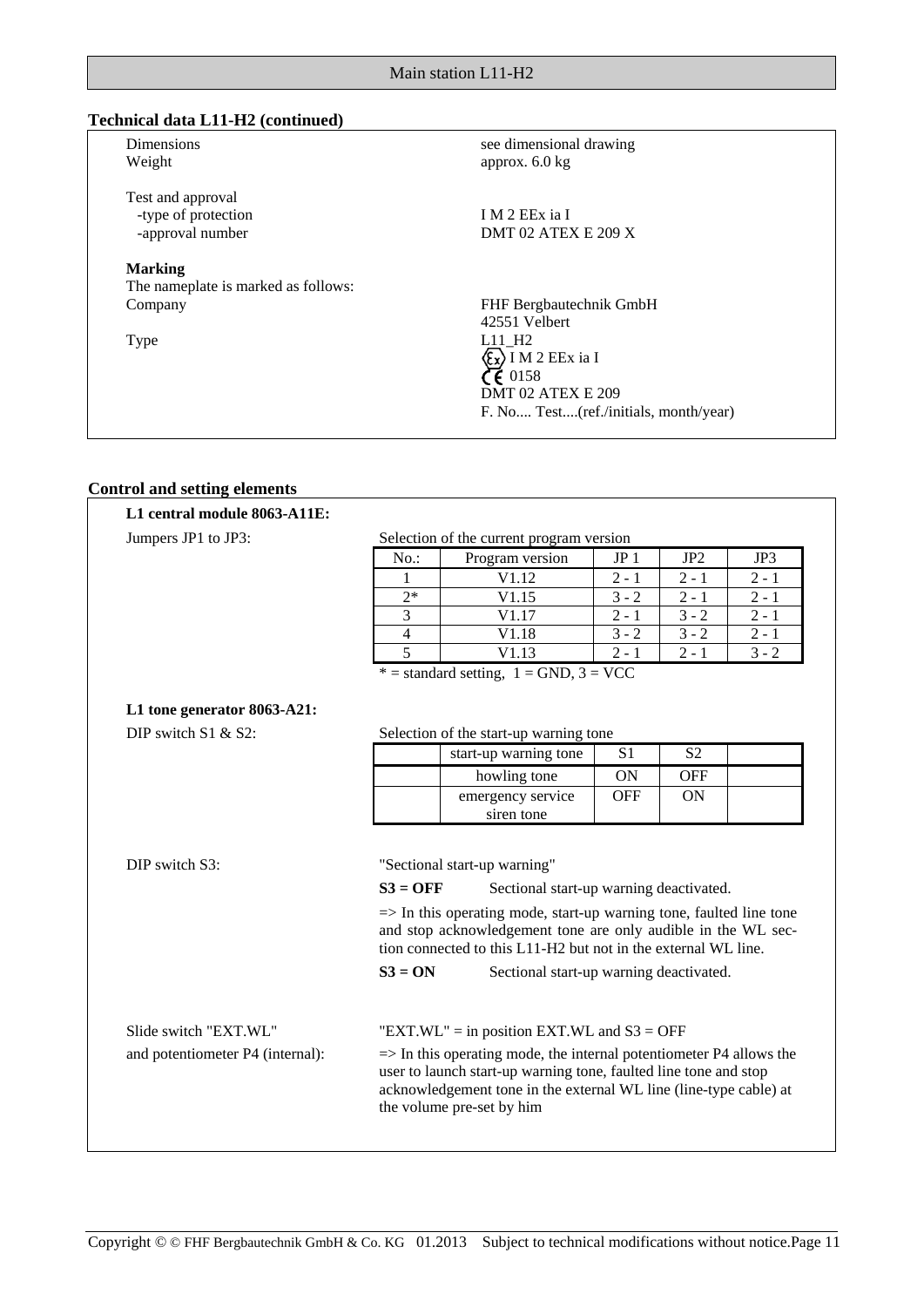#### **Installation and mounting**

The main station is to be fitted to a mounting base of adequate rigidity and stability with regard to the weight of the station.

The vertical position, with the cable entries facing downwards, is the preferred operating position.

The interconnection with other equipment must be certified separately.

Special care shall be taken with regard to the sealing area when the main station is open, to avoid damaging the sealing and the sealing faces. During installation, proper fit and clean condition of the sealing are to be ensured. When closing the enclosure, tighten the cover screws firmly and uniformly. The system line of the intercom system always begins at the main station. An installation at a point along the line is not possible, since otherwise sections of the line will be without monitoring.

### **Commissioning and settings**

Prior to commissioning, verify the proper installation, cables and connections and the desired position of the setting elements. The interconnection with other equipment must be certified separately.

#### **Maintenance**

The device does not contain any parts requiring maintenance

#### **Disposal**

The disposal of the packaging material and of used parts must be realised in compliance with the regulations of the country in which the device is installed.